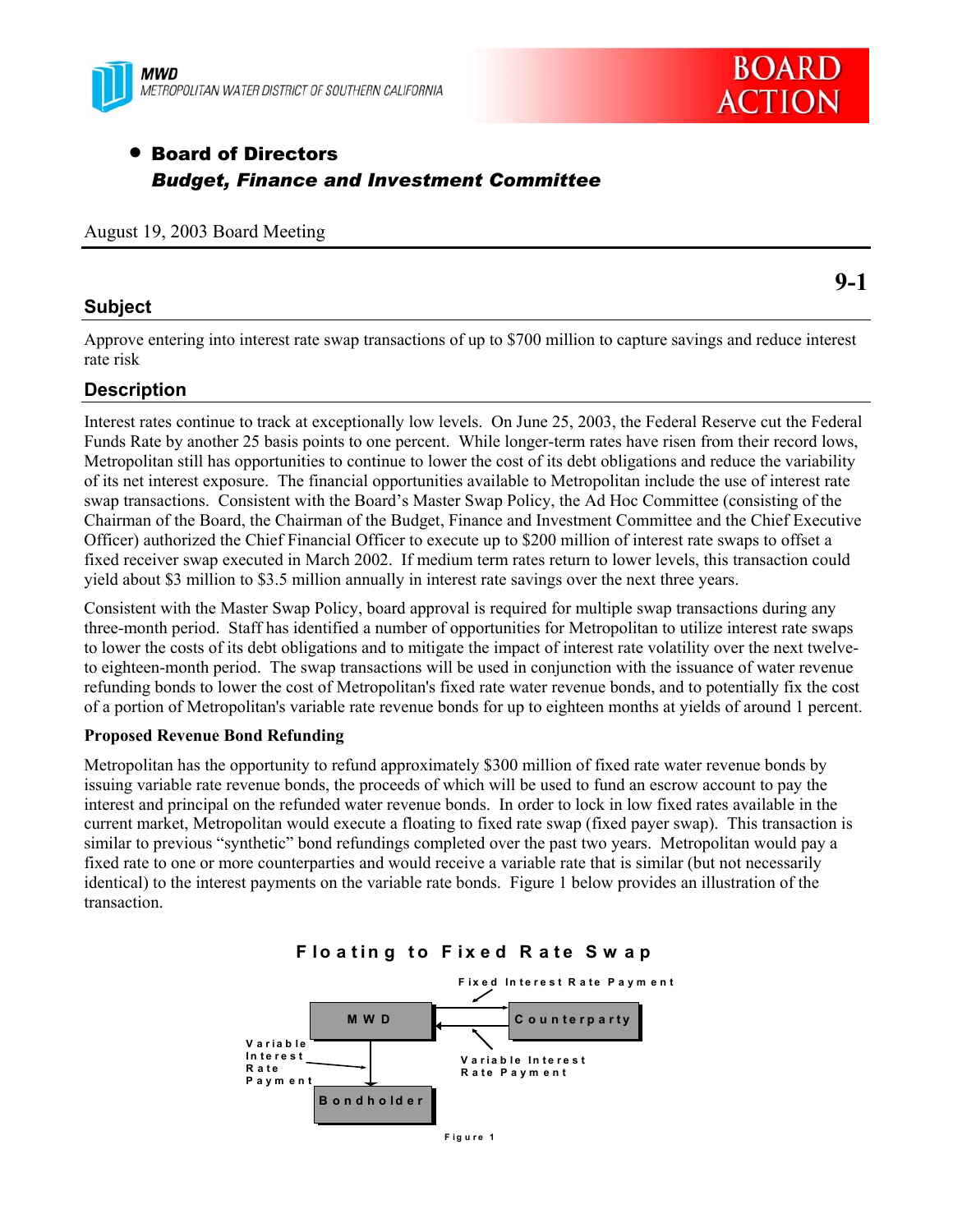A \$300 million revenue bond refunding would decrease Metropolitan's debt service costs by over \$19 million. Average annual savings would total over \$1 million per year. Metropolitan's most recent synthetic refunding was completed in September 2002. In that transaction, Metropolitan issued variable rate revenue bonds and entered into a floating to fixed interest rate swap to take advantage of low fixed interest rates. Savings from the September 2002 financing are estimated to be greater than \$700,000 per year. Similar to the September 2002 transaction, the variable rate that Metropolitan will receive for the proposed transaction will be based on a percentage of the London Interbank Offer Rate (LIBOR). LIBOR is a taxable interest rate, and will be adjusted to reflect the fact that Metropolitan's bonds bear a tax-exempt interest rate.

#### **Proposed Conversion of Variable Rate Bonds to Fixed Rates**

Metropolitan has \$755.2 million of variable rate revenue bonds that have interest rates that are set on a daily or weekly basis. These bonds take advantage of the short-end of the yield curve, and in today's interest rate market have very low rates. Over the past twelve months the cost of Metropolitan's variable rate revenue bonds has averaged approximately 1.38 percent (including 21 basis points for the cost of liquidity facilities and remarketing fees). Figure 2 illustrates the annual average cost of Metropolitan's variable rate bonds, the Bond Market Association (BMA) index, and the LIBOR index since 1998:



As indicated in Figure 2, variable interest rates are at extremely low absolute rate levels. In addition, the spread between taxable and tax-exempt interest rates is quite narrow (BMA has traded on average over 80 percent of LIBOR for the past year). However, due to technical factors in the tax-exempt marketplace, there is limited potential for short-term interest rates to decline much further on a sustained basis. With yields at historically low levels, money fund managers are hard pressed to provide attractive rates to short-term investors and maintain existing management fee levels. Short-term yields in the swap market are relatively flat over the next 18 months. Metropolitan may be able to take advantage of the low interest rate environment by entering into short-term floating to fixed interest rate swaps to lock-in a historically low interest rate for the next 12 to 18 months for a portion of the \$755.2 million variable rate revenue bonds outstanding. Short-term BMA swap rates (fixed payer rates) for the next twelve to eighteen months range between 1.11 percent and 1.34 percent.

Such a transaction would provide greater certainty regarding debt service payments over the next 12 to 18 months, is consistent with a strategy of extending the duration of the debt portfolio during low interest rate periods, and helps ensure that Metropolitan will pay historically low rates on a portion of its variable rate bonds. It is also consistent with Metropolitan's asset/liability strategy, helping to better match investment return and debt service. Not all of the variable rate debt would be offset because variable rate exposure is still appropriate given funds available in Metropolitan's short-term investment portfolio. With the technical factors affecting the downside of the short-term market, the likelihood of short-term rates rising is higher than short-term rates falling (based on history and current institutional constraints). Similar to the proposed refunding transaction, Metropolitan would lock in low fixed rates available in the current swap market by executing a fixed payer swap with one or more counterparties for a twelve-month to eighteen-month term. Metropolitan would pay a fixed rate to the counterparties, and in return would receive a variable rate that is similar (but not identical) to the interest